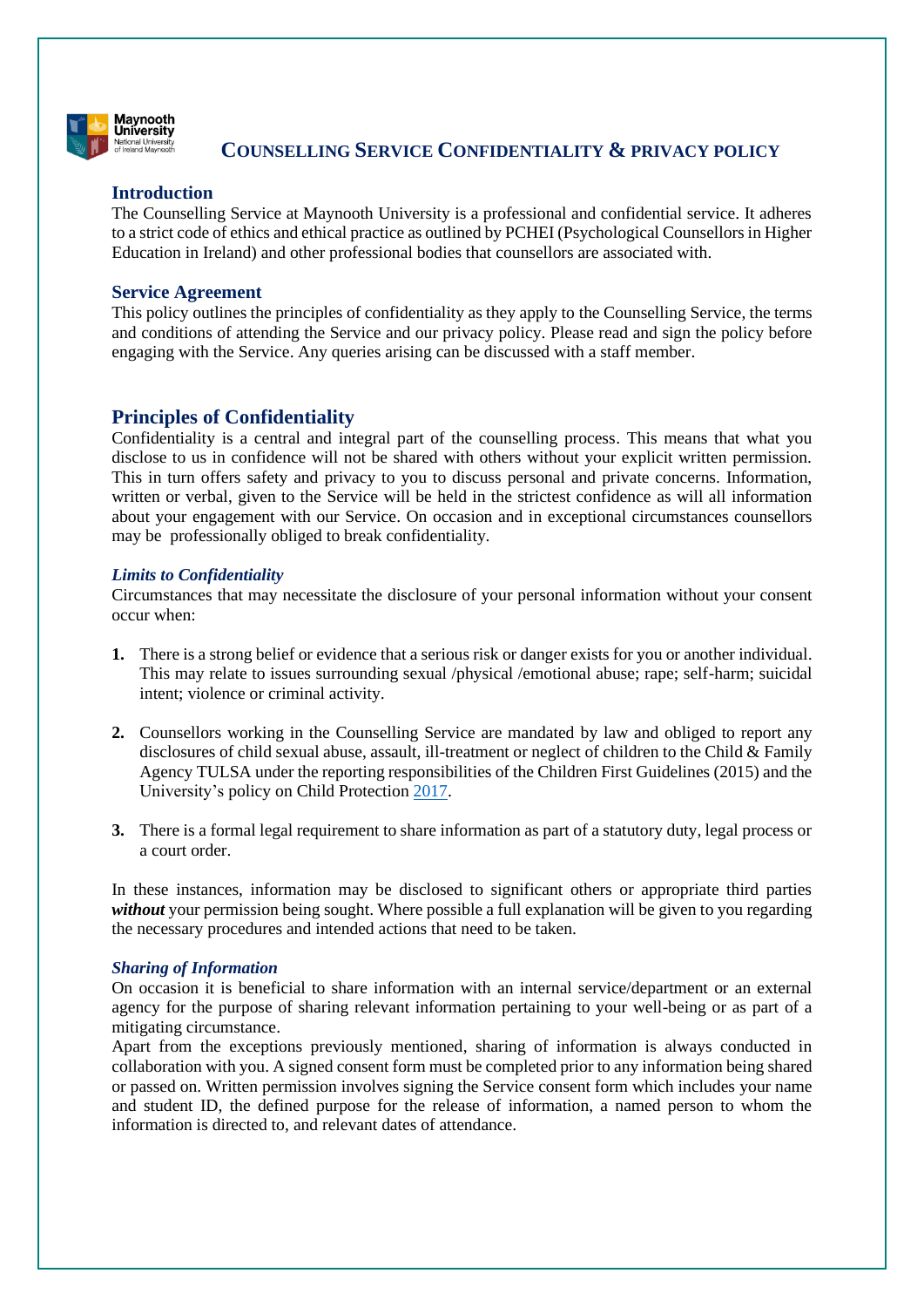### *Referrals*

If you have been referred to the Service by a third-party, confirmation of your attendance cannot be given to the referrer without your permission. If you do not attend the booked appointment and a level of risk is highlighted by the referral, the Service may inform the third party of your non-attendance as your safety may be in question.

# **Terms and Conditions of Attending the Counselling Service**

### *Registration*

The Counselling Service offers a professional counselling service, free of charge, to all registered students of the University. If you wish to avail of counselling, you are required to register with us by completing a Service Registration Form and Questionnaire prior to your first engagement.

## *Questionnaire*

At each session you will be asked to complete a questionnaire called a Core 10 /34 which is designed to capture the level of distress experienced over the past week. The questions address subjective wellbeing; commonly experienced problems or symptoms; life and social functioning; and risk to self and others. The levels of severity (low, mild, moderate, severe) are calculated by the system and your responses to the questions will be discussed in session with your counsellor.

#### *Consent*

On registering with the Counselling Service, you are required to read and sign the Confidentiality Policy and agree to the terms and conditions of attending the Service as outlined.

You have the right to refuse consent. This right will be upheld and respected. The potential implications of the decision will be discussed. In some cases, it may be inadvisable to continue with counselling as giving consent is part of the counselling agreement with you. You are free to change your mind regarding consent at any given time irrespective of any initial decision taken.

#### *Service Contact*

Contact from the Counselling Service will be via your college email address and mobile number. Permission to send SMS messages is requested. A contact number for a next of kin /emergency contact person is requested, as is the name of your GP. Neither will be contacted without your permission / knowledge except as outlined above.

#### *Counselling Service Records*

Counselling Service records hold personal data provided by you on registering with the Service. All information provided, questionnaires completed, documentation received on your behalf, case notes and administrative notes as recorded by service staff will also be included on your record.

Paper files are stored in locked cabinets, electronic files held on secure, college approved drives and on the Counselling Service Database (CORE Net) which is an encrypted, password protected database. Access to records is limited to staff within the counselling service. For the purpose of continuity of care all counsellors you attend for counselling will have access to your case notes.

Records are held securely and confidentially within the Service for a maximum of eight years. Following this period records are removed and securely destroyed. Counselling service records are not attached to any academic record within the University.

#### *Appointment Based Service*

All contact with the Service is by appointment only. A Drop-In appointment will be offered initially and conducted as a phone consultation. Face to face appointments will be offered as appropriate during Covid-19 restrictions. Please read the [Safety](https://www.maynoothuniversity.ie/sites/default/files/filefield_paths/Safety%20Protocol.pdf) protocol for face to face sessions and the [Phone](https://www.maynoothuniversity.ie/campus-life/student-wellbeing-support/counselling)  [Consultation](https://www.maynoothuniversity.ie/campus-life/student-wellbeing-support/counselling) protocol before attending your appointment.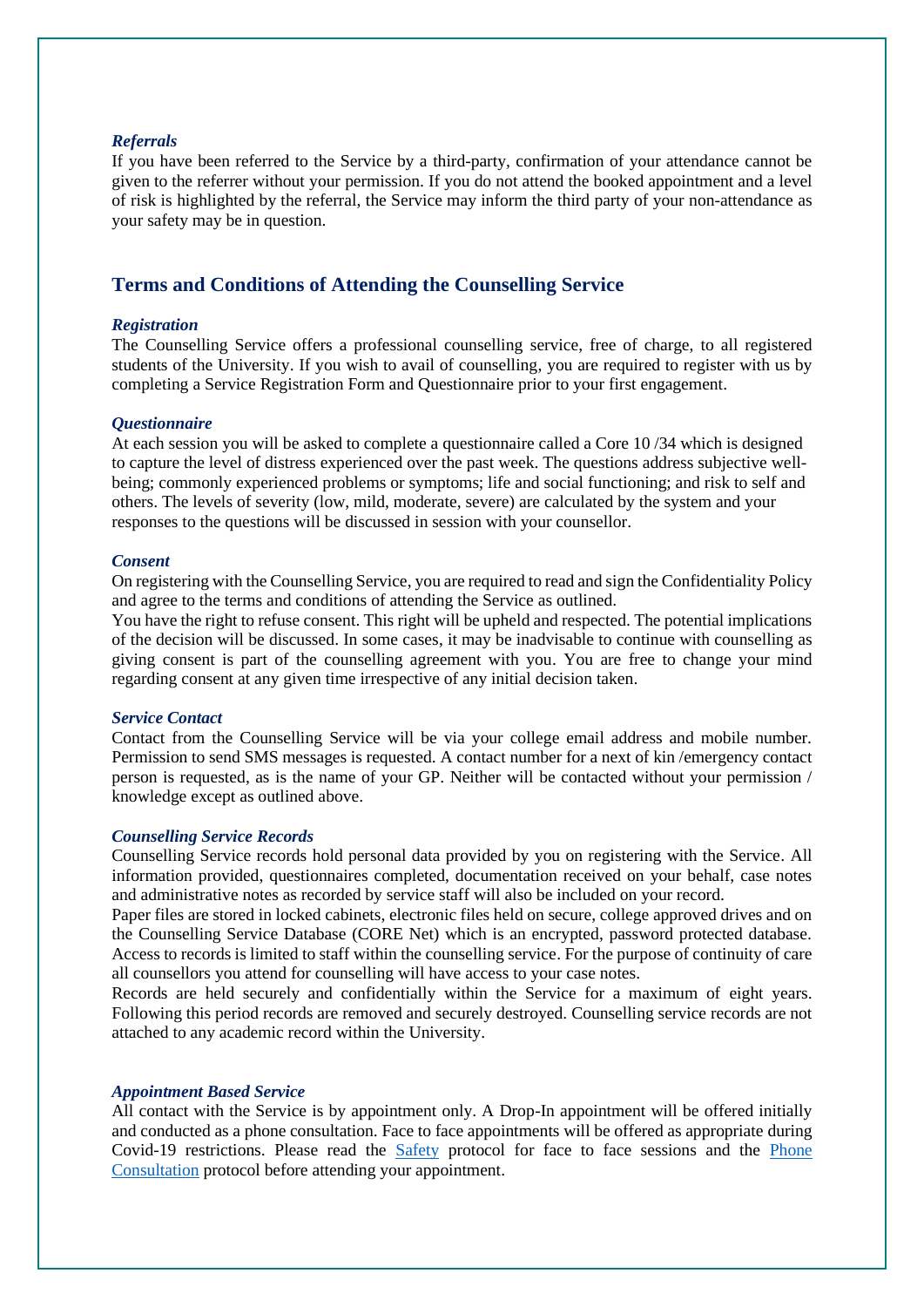## *Scheduling of Counselling Appointments*

Every effort is made to facilitate your counselling appointment within a reasonable timeframe. Appointments are scheduled with the first available counsellor. Requests to attend specific counsellors may result in a longer wait for your appointment. Appointments are offered on a fortnightly basis unless otherwise deemed necessary. The Counselling Service is short-term in nature and cannot facilitate requests for long-term psychotherapy or block-book appointments.

## *Cancellation Policy*

We seek a commitment on your part to attend your booked appointments. If you are unable to attend your scheduled appointment, please give at least 24 hours notice by calling Reception on 01-7083554 or use the Service web [facility](https://www.maynoothuniversity.ie/node/394194) to cancel. We will endeavor to reschedule another appointment for you within a reasonable timeframe. If you do not attend (DNA) a schedule appointment we will send a text inviting you to contact the Service. The onus is on you to contact us.

#### *Service Evaluation*

When counselling ends you will be asked to complete a Client Feedback Form. This is returned anonymously to the Service and no identifying information is asked for. It is used as part of ongoing monitoring and evaluation of our service provision. If you are dissatisfied with our service, please discuss this in the first instance with your counsellor or alternatively with the Head of Service.

### *Annual Reports*

Annual reports drawn from data stored on CORE Net is done in an aggregate and anonymous way. The Counselling Service also contributes de-identified data to the national database of student counselling services. Your explicit consent to contribute your anonymous data for this purpose is explained here.

#### *Clinical Supervision*

To ensure best practice in line with professional and ethical guidelines all counsellors employed in the Counselling Service attend regular supervision. The purpose of supervision is to assist counsellors to reflect on and receive guidance in relation to their professional work. Client confidentiality is strictly preserved during supervision.

# **Privacy Policy**

Any personal data provided by you while availing of the Counselling Service will be processed fairly and lawfully. Personal data obtained by the Counselling Service is processed and retained only for the purposes that are directly connected with the provision of counselling services and related administrative purposes.

You have a right of access to the notes held in your record. If you wish to withdraw your consent for the Counselling Service to hold your personal data please contact the Head of Counselling Service and make a request to have your data removed and securely destroyed.

## *College Policies*

Your personal data is held in accordance with the University General Data Protection Regulation (GDPR, 2018) the Data Protection Policy (2018). The Counselling Service Confidentiality & Privacy Policy is in keeping with these polices.

## **Your rights include:**

- The right of access to the personal data that the University holds about you;
- The right to have your personal data rectified;
- The right to be forgotten (erasure);
- The right to restrict the processing of your personal data: